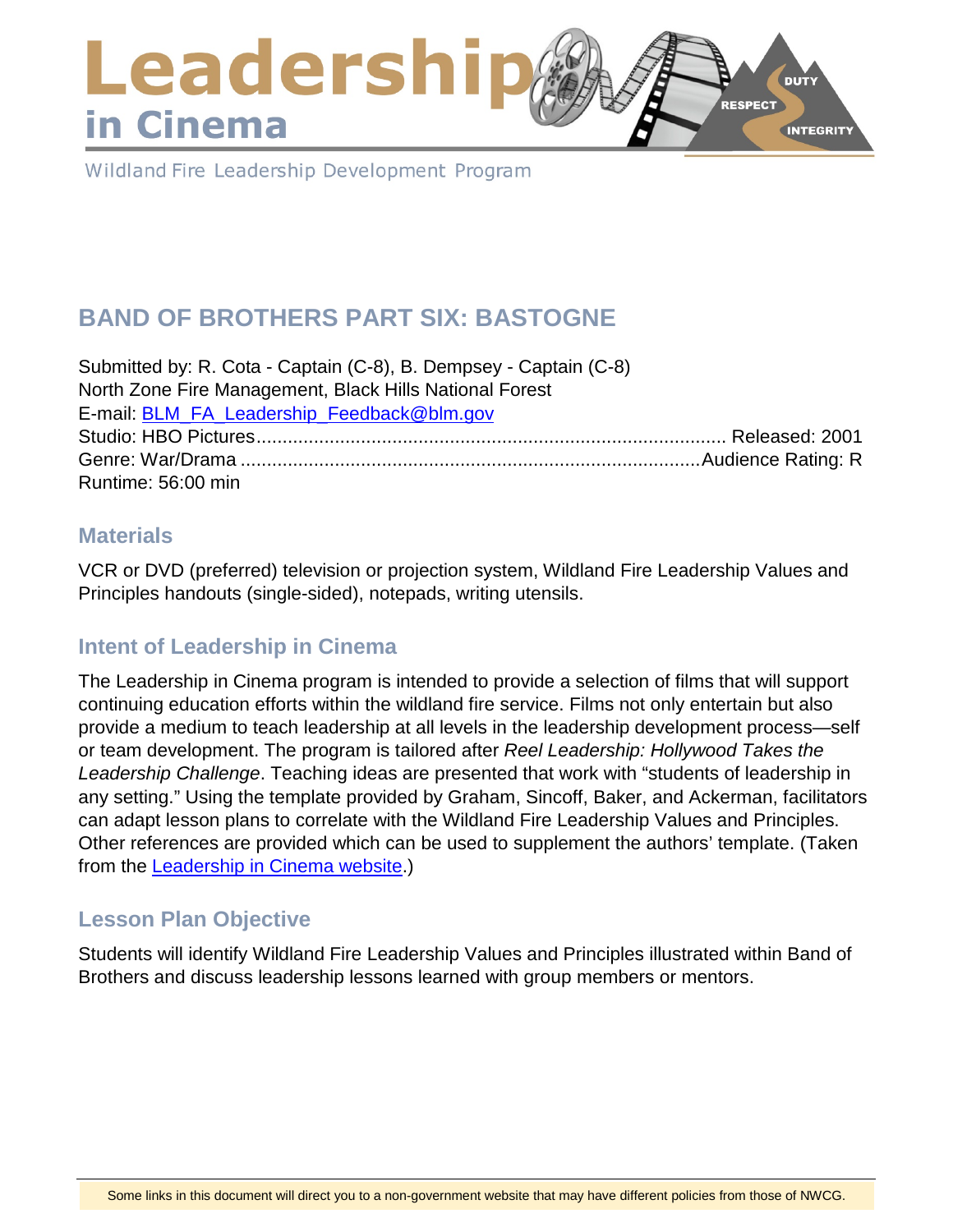## **Basic Movie Plot**

Starting with their rigorous boot camp training in Georgia in 1942, the miniseries recounts the remarkable achievements of this volunteer rifle company, which parachuted into France early on D-Day morning 1944; spearheaded the Market-Garden and Rhine offensives; engaged the Nazis in Bastogne and the Bulge; and captured Hitler's "impenetrable" Eagle's Nest at Berchtesgaden in 1945. (Taken from the [HBO official website\)](http://www.hbo.com/band/landing/currahee.html)

This Emmy-winning miniseries etched an unforgettably vivid portrait of WWII, as experienced by an Army unit serving in Europe, which parachuted into Normandy on D-Day and fought for the remainder of the war. Band of Brothers gives the history and tells the story of Easy Company, 506th Regiment of the 101st Airborne Division, US Army. Drawn from the interviews with survivors of Easy Company, as well as soldiers' journal and letters, Band of Brothers chronicles the experiences of these young men who knew extraordinary bravery and extraordinary fear. (Taken from the [History Channel\)](http://www.history.com/topics/d-day)

## **Band of Brothers – Part Six, Bastongne Summary**

In the dead of winter, in the forest outside of Bastogne, Belgium, the men of Easy Company struggle to hold the line alone while fending off frostbite and hunger, Having arrived with no winter clothes and little supplies and ammunition. Medic Eugene Roe (Shane Taylor) is overwhelmed, on edge and close to combat exhaustion when he finds friendship with a Belgian nurse. Easy Co. spends a miserable Christmas in the trenches, and receives the news that the German army's demand for surrender was met with Gen. McAuliffe's defiant answer: "Nuts!" (Taken from HBO website)

## **Cast of Main Characters**

| (Photographs of main characters at the end of the list) |  |
|---------------------------------------------------------|--|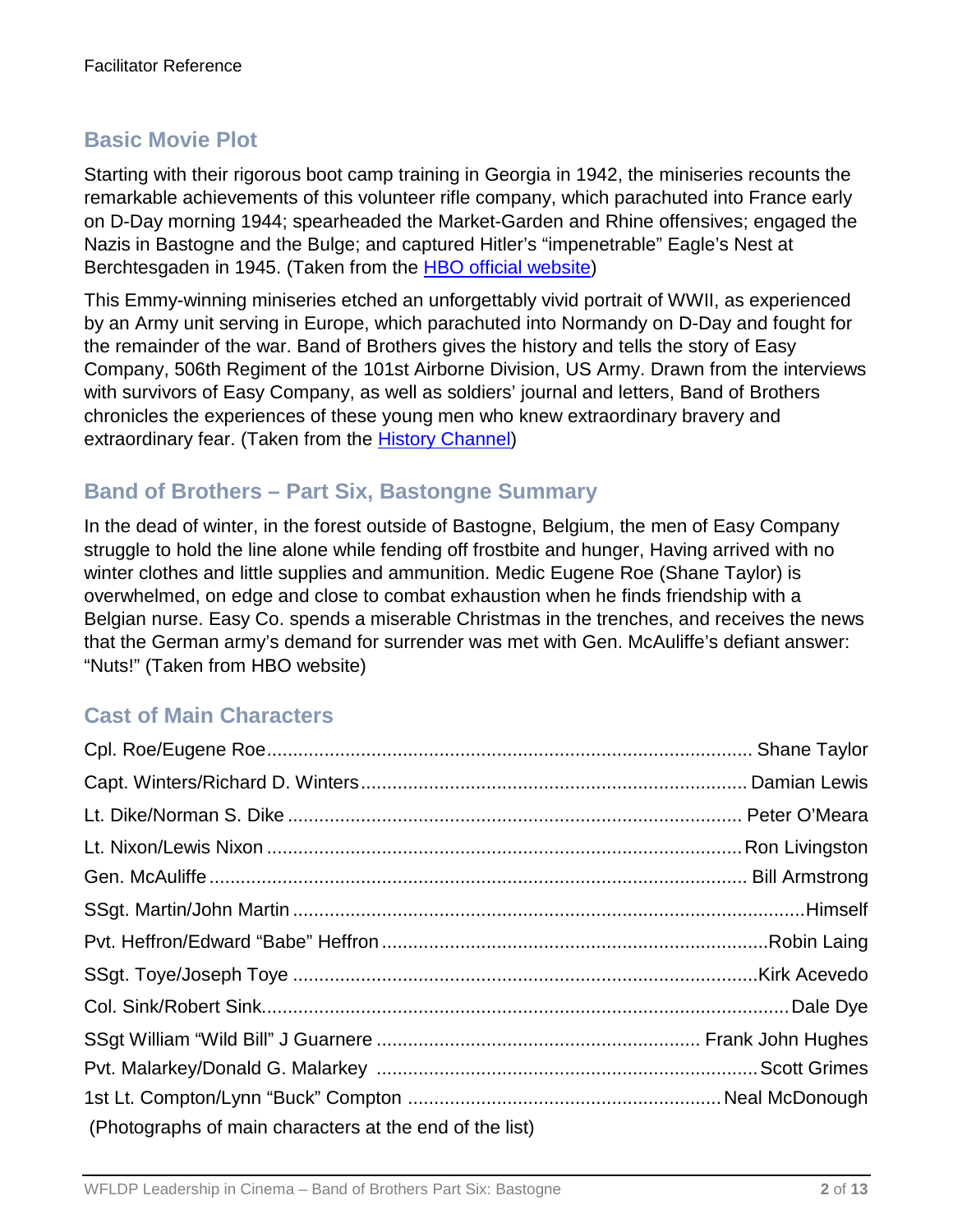## **Facilitation Options**

Band of Brothers is an excellent leadership film addressing multiple facets of the wildland fire leadership values and principles. Various avenues can be pursued depending upon the facilitator's intent. At a minimum, students can identify the Wildland Fire Leadership Values and Principles that are illustrated in the film. Students should be less concerned with how many principles they view within the film and more concerned with how the principles they do recognize can be used in their self development as a leader. The film can be viewed in its entirety or by clip selection depending on facilitator intent and time schedules. Another method is to have the students view the film, and then hold the discussion session with the entire group.

## **Full-film Facilitation Suggestion**

When opting for the full-film method, the facilitator should follow the outline below:

- Facilitator will go over a basic plot of the movie and cover the objective.
- Review the Wildland Fire Leadership Values and Principles with students (Hand out sheets)
- Advise students to document instances within the film that illustrate/violate the Wildland Fire Leadership Values and Principles on the handout provided.
- Show students Band of Brothers Part Six: Bastogne
- Break. After showing the movie, provide at least 15 minutes for a break, and also give time for the students to discuss their finding and reflect on how this movie applies to their jobs and private lives.
- Have students discuss their findings and how they will apply leadership lessons learned to their leadership role in wildland fire suppression. The facilitator can reference the specific clips (see clip facilitation section) to encourage further discussion or help clarify points of interest.
- Wrap up the session and encourage students to apply leadership lessons learned in their personal and work lives, as well as take the opportunity to initiate or update their leadership self-development plan. Also, consider mentioning to the students about acquiring a mentor and relate this to the self-development plan.

## **Clip Facilitation Suggestion:**

When opting for the clip method, the facilitator should follow the outline below:

- Break into smaller groups. (Optional) But consider breaking up into three groups, one for each of the Leadership Values and Principles (example).
- Review the Wildland Fire Leadership Value or Principle(s) targeted for discussion. Hand out the sheets, and briefly go over each one, duty, respect and integrity.
- Facilitator will go over a basic plot of the movie and cover the objective.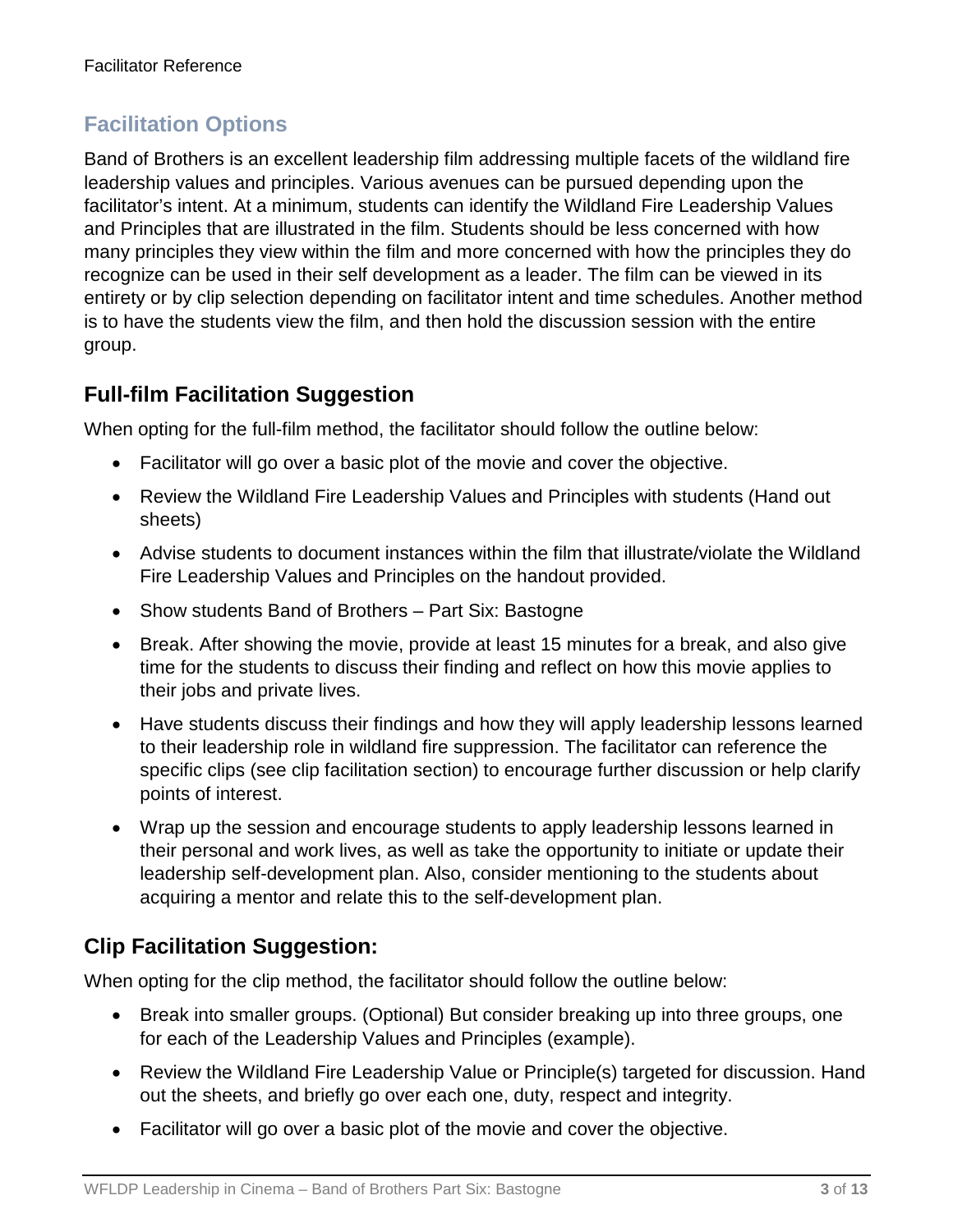- Facilitator will briefly describe the clip and quide the discussion of the clip to the specific principle that is discussed. Make sure to get plenty of feedback from the students before revealing the answer. (Spend approximately 5 minutes per clip).
- Have students discuss their findings and how they will apply leadership lessons learned to their leadership role in wildland fire suppression. The facilitator can reference the specific clips (see clip facilitation section) to encourage further discussion or help clarify points of interest.
- Wrap up the session and encourage students to apply leadership lessons learned in their personal and work lives, as well as take the opportunity to initiate or update their leadership self-development plan. Also, consider mentioning to the students about acquiring a mentor and relate this to the self-development plan.

## **Specific Clip Usage for Band of Brothers – Part Six: Bastogne:**

Facilitator Hint: Ensure familiarity with each individual clip in order to guide the groups.

The following clips may assist facilitators with leadership discussions. All times are approximate. (Start time/Stop time.

#### *Duty*

**Discussion Point One** (24:00): In this episode, Medic Eugene Roe is constantly seen scavenging for much needed supplies (bandages, plasma, morphine etc.). Discuss how this relates to duty in his position.

**Discussion Point Two** (16:13): During Medic Roe's scavenging efforts, Roe asks Lt. Dike for any supplies he can give from his kit. Lt. Dike clearly does not know what is in his kit and where things such as morphine is located. How does this fit in with being technically proficient in your job?

**Discussion Point Three** (46:55): The men of EZ Company are faced with many hardships, including limited resources while holding back the German lines. How does this affect their ability to get the job done, and specifically what effect does this have on Medic Roe's morale?

#### *Respect*

**Discussion Point One** (30:00): After a patrol was ambushed, SSgt. Martin informs Lt. Nixon that one of the members was hit and that the patrol had to leave him as they pulled back. Pvt. Heffron pleads to go rescue his fallen comrade, but Nixon has to make a tough call and gives the order to fall back. Discuss how this decision falls under the values and principles of respect.

**Discussion Point Two** (32:22): While checking on the men in his unit, Medic Roe sternly instructs SSgt. Toye how to take care of his feet to prevent frostbite and potential gangrene. Discuss how respect falls into play in this situation.

**Discussion Point Three** (34:45): Roe checks in on Pvt. Heffron to see how he is doing after he loses his friend during the patrol and ensuing firefight. He offers Heffron some of his chocolate. How does this act of comforting relate to the principles of respect?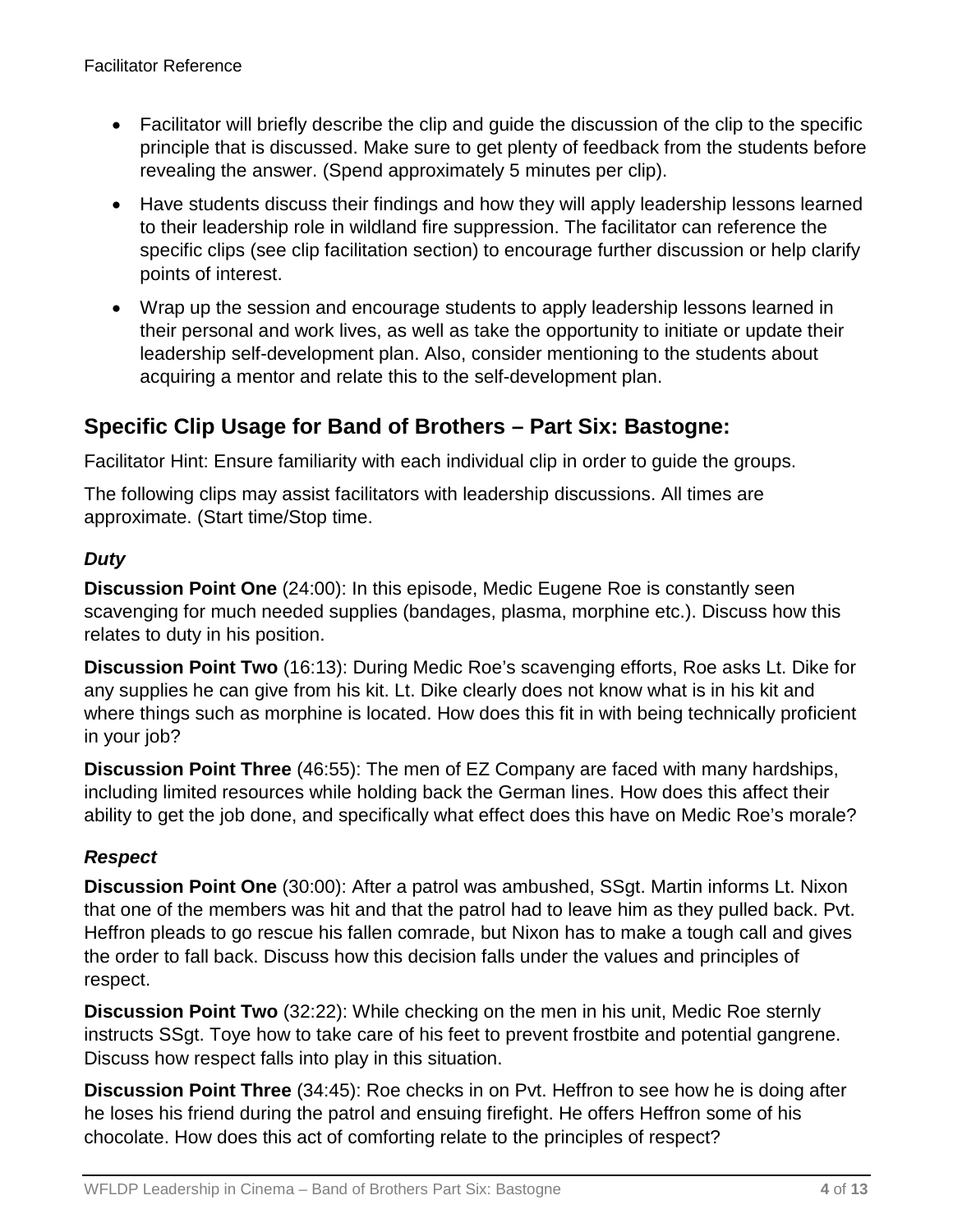#### *Integrity*

**Discussion Point One** (7:15): Early on in the episode, Gen. McAuliffe comes to the line to get updated on the current situation. After hearing about the lack of resources, supplies and the situation from Cpt. Winters and Lt. Nixon, the General tells EZ Company, "Hold the line; close the gaps." He informs them that there is no backup, they are cut off, and there will be no air support; then he leaves. Discuss how EZ Company reacts to the Gen. and how this fits under the principle of integrity.

**Discussion Point Two** (26:20): When Roe returns from collecting supplies at the C.P. he volunteers to go out on the combat patrol. Discuss how his volunteering for this dangerous assignment displays integrity.

**Discussion Point Three** (51:00): What principle of integrity is Col. Sink displaying when he reads the message from Gen. McAuliffe to EZ Company congratulating the men for effectively stopping all German advances and not surrendering?

## **Film/Book Discussion**

Consider having a few students read Stephen E. Ambrose, Band of Brothers: E Company, 506th Regiment, 101st Airborne from Normandy to Hitler's Eagle's Nest (New York, 1992). Lead a discussion between students who have read the book and those who watched the film. Compare and contrast the book and the movie.

### **References**

- [Band of Brothers website](http://www.hbo.com/band/landing/currahee.html)
- The Avalon Project: [World War II documents](http://avalon.law.yale.edu/subject_menus/wwii.asp)
- National Archives: Powers of Persuasion [Poster Art of World War II](https://www.archives.gov/education/lessons/wwii-posters)

### **Resources – Books**

- Ambrose, Stephen E. Band of Brothers: E Company, 506th Regiment, 101st Airborne from Normandy to Hitler's Eagle's Nest. New York. 1992.
- Kennedy, David. Freedom from Fear: The American People in Depression and War, 1929-1945. 1999.

Hyperlinks have been included to facilitate the use of the Wildland Fire Leadership Development Program website. Encourage students of leadership to visit the [website](https://www.fireleadership.gov/)  [\(https://www.fireleadership.gov/\)](https://www.fireleadership.gov/).

#### **Band of Brothers: Bastogne**

#### (Facilitator Reference)

Below is a short list of examples from the movie that coincide with the Wildland Fire Leadership Values and Principles. Discuss leadership lessons learned from the film with the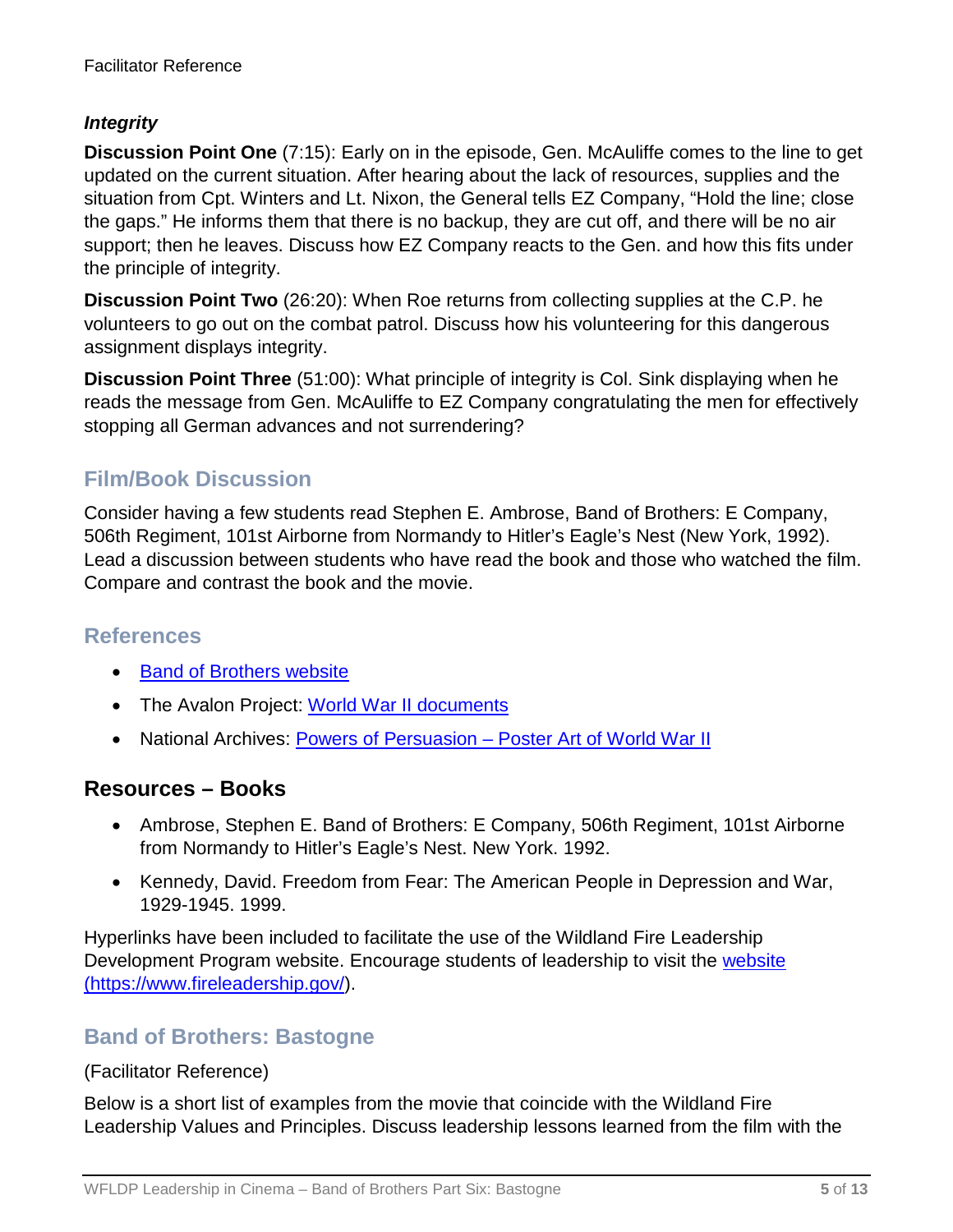class and have the class discuss these within their groups. Have the group document film clips illustrating the Wildland Fire Leadership Values and Principles.

## **Duty**

- 1. Be proficient in your job, both technically and as a leader.
- 2. Maintain situational awareness in order to anticipate needed actions.
- 3. Improvise within the commander's intent to handle a rapidly changing environment.
	- Medic Eugene Roe is seen constantly scavenging for much-needed supplies (bandages, plasma, morphine etc.).
	- During Medic Roe's scavenging efforts he asks Lt. Dike for any supplies that he can give from his first aid kit. Lt. Dike clearly does not know what is in his kit or where items such as morphine are located.
	- The men of EZ Company are faced with many hardships, including limited resources, while holding back the German lines.

## **Respect**

- 1. Know your subordinates and look out for their well-being.
- 2. Put the safety of your subordinates above all other objectives.
- 3. Take care of your subordinates needs.
- 4. Observe human behavior as well as fire behavior.
- 5. Consider team experience, fatigue and physical limitations when accepting assignments.
	- After a patrol was ambushed SSgt. Martin informs Lt. Nixon that a member was hit and that the patrol had to leave him as they pulled back. Pvt. Heffron pleads to go rescue his fallen comrade but Nixon has to make a tough call and give the order to fall back.
	- While checking on the men in his unit, Medic Roe sternly instructs SSgt. Toye on how to take care of his feet to prevent frostbite and potential gangrene.
	- Roe checks in on Pvt. Heffron to see how he is doing after he loses his friend during the patrol and ensuing firefight. He offers Heffron some of his chocolate.

### **Integrity**

- 1. Share the hazards and hardships with your subordinates.
- 2. Actively listen to feedback from subordinates.
- 3. Set the example.
- 4. Don't show discouragement when facing setbacks.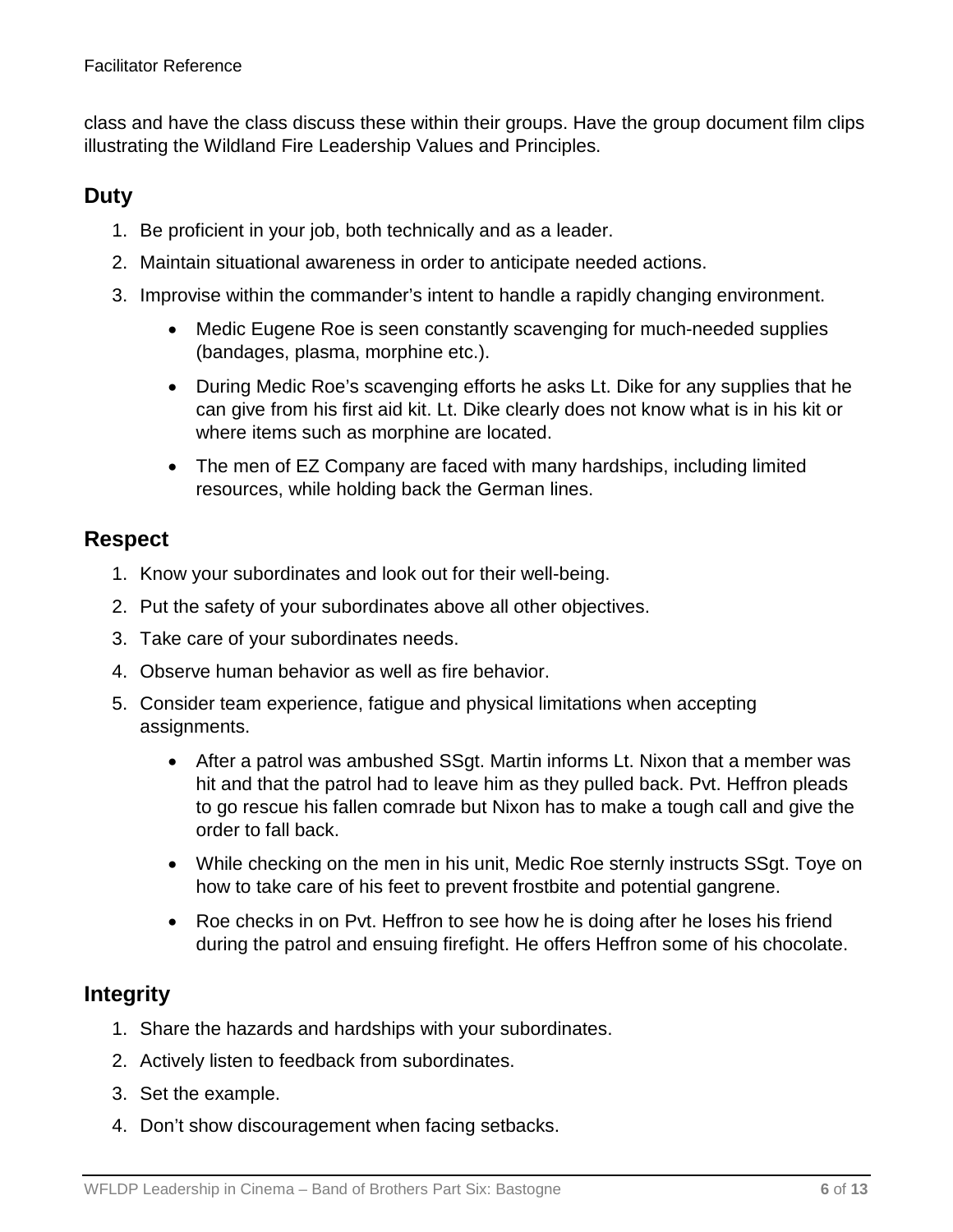- 5. Choose the difficult right over the easy wrong.
- 6. Credit subordinates for good performance.
	- Early on in the episode, Gen. McAuliffe comes to the line to get updated on the current situation. After hearing about the lack of resources, supplies and the situation from Cpt. Winters and Lt. Nixon, the General tells Easy Company, "Hold the line; close the gaps." He informs them that there is no backup, they are cut off, and there will be no air support; then he leaves.
	- When Roe returns from collecting supplies at the C.P., he volunteers to go out on the combat patrol.
	- Col. Sink's shares the message from Gen. McAuliffe to EZ Company congratulating the men for effectively stopping all German advances and not surrendering.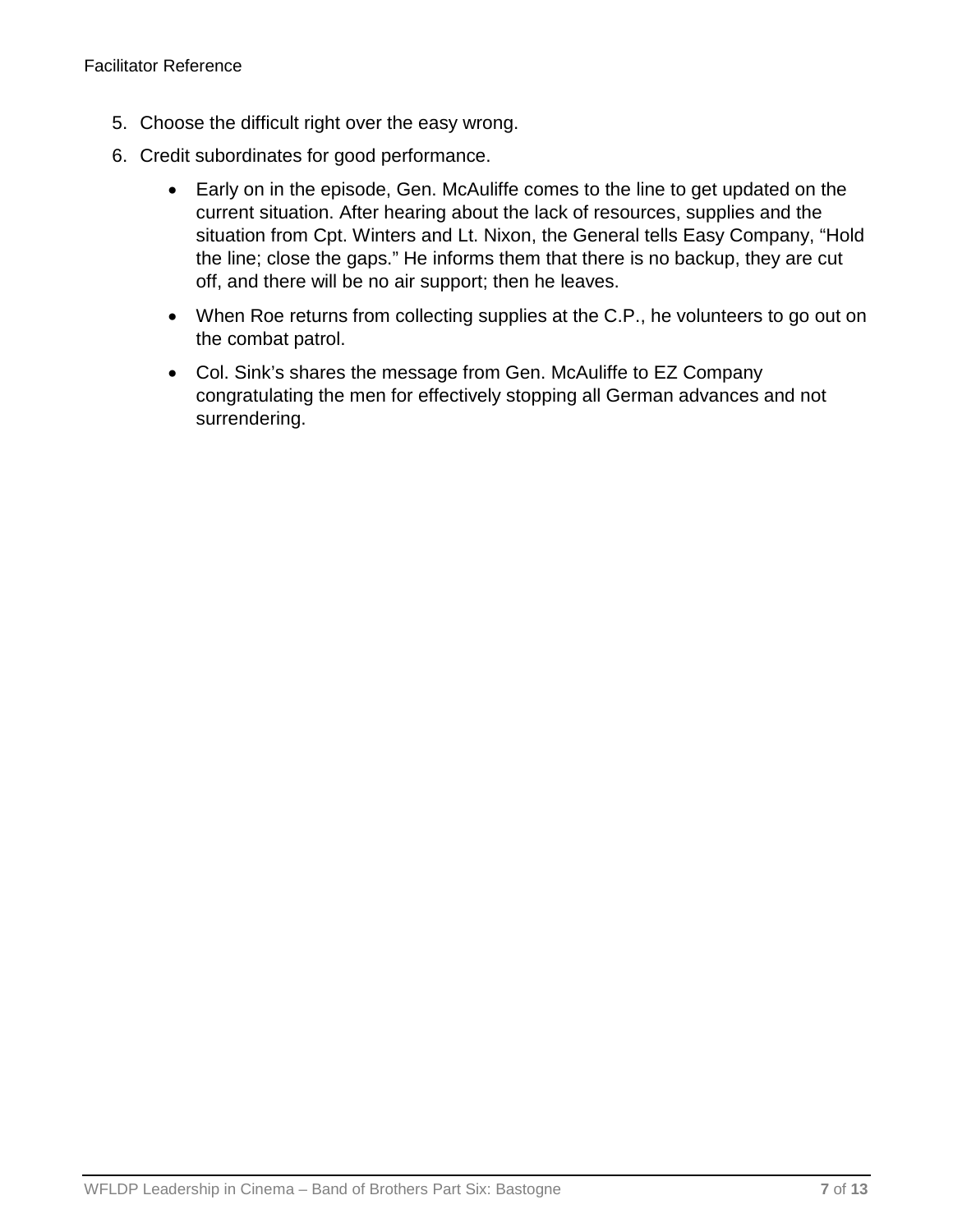## **Questions to Generate Further Discussion**

Excerpt from: "Leaders We Would Like to Meet" Interviews

- 1. What makes you want to follow someone?
- 2. What kind of leader do you think you are? What do you think others would say?
- 3. If you were to pick three of the most important character traits for an effective leader, what would those be?
- 4. Are leaders born or made?
- 5. Who are some of the individuals that had a significant influence on your life? Currently, who do you think is a role model and why?
- 6. If you are not currently in fire, how do you think this movie could be applied to your job?
- 7. What are some of the toughest decisions or dilemmas you have faced? What helped to guide you through those situations?
- 8. Why do you think people follow you?
- 9. How do some of the events in Band of Brothers apply specifically to your job, to your personal life?
- 10.Which character in Band of Brothers do you think is most like you?
- 11.How do you go about initiating a new idea in order to put it into practice?
- 12.Regarding leadership, what quotes come to mind?
	- "Before honor comes humility." Proverbs
	- "Lead me, follow me, or get out of my way." General George Patton
	- "Leadership is not only doing the right thing, but it is doing the right thing at the right time." Life Application Bible
	- "Leaders are not born, they are made. They are made by hard effort, which is a price all of us must pay to achieve any goal that is worthwhile." Vince Lombardi
	- "Only one man in a thousand is a leader of men, the other 999 follow women." Groucho Marx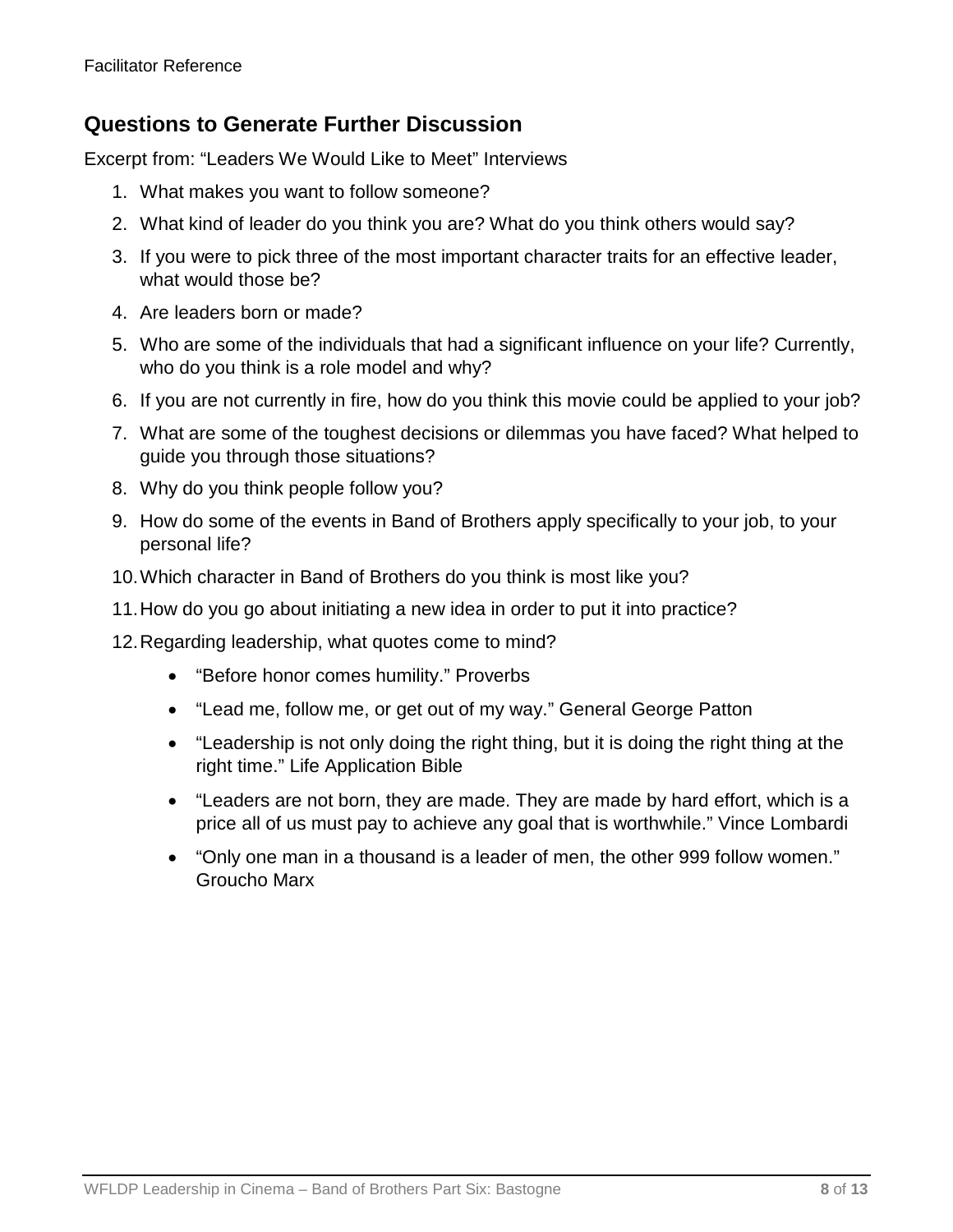### **Band of Brothers – Part Six: Bastogne**

Document film clips illustrating the Wildland Fire Leadership Values and Principles and discuss leadership lessons learned from the film with the class.

## **Duty**

- 1. Be proficient in your job, both technically and as a leader.
- 2. Maintain situational awareness in order to anticipate needed actions.
- 3. Improvise within the commander's intent to handle a rapidly changing environment.

#### **Respect**

- 1. Know your subordinates and look out for their well-being.
- 2. Put the safety of your subordinates above all other objectives.
- 3. Take care of your subordinates needs.
- 4. Observe human behavior as well as fire behavior.
- 5. Consider team experience, fatigue and physical limitations when accepting assignments

#### **Integrity**

- 1. Know yourself and seek improvement.
	- Actively listen to feedback from subordinates.
- 2. Seek responsibility and accept responsibility for your actions.
	- Credit subordinates for good performance.
- 3. Set the example.
	- Share the hazards and hardships with your subordinates.
	- Don't show discouragement when facing setbacks.
	- Choose the difficult right over the easy wrong.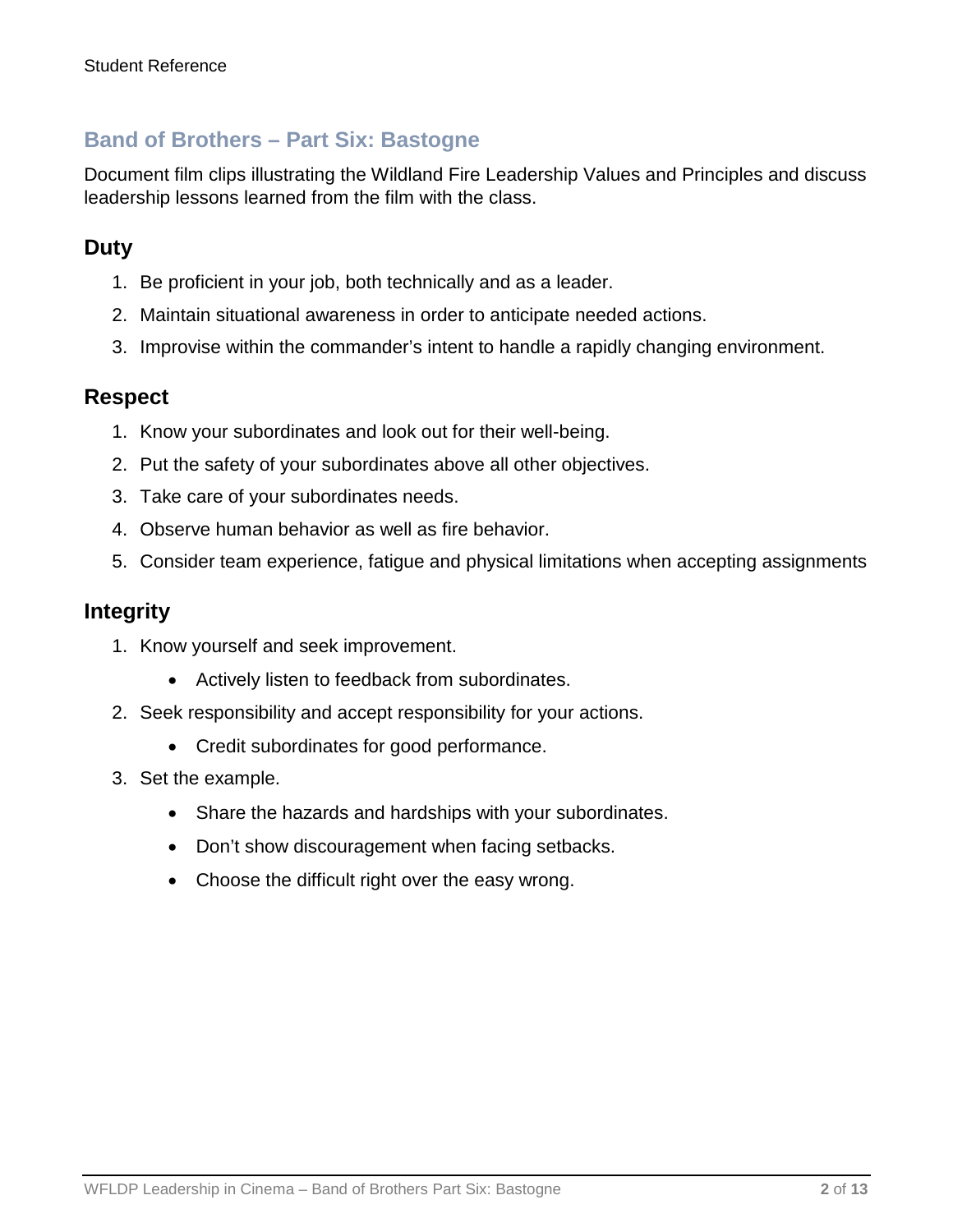#### Be proficient in your job, both technically & as a leader.

- Take charge when in charge.
- Adhere to professional standard operating procedures.
- Develop a plan to accomplish given objectives.

#### Make sound & timely decisions.

- Maintain situation awareness in order to anticipate needed actions.
- Develop contingencies & consider consequences.
- Improvise within the commander's intent to handle a rapidly
- changing environment.

#### Ensure that tasks are understood, supervised, accomplished.

- Issue clear instructions.
- Observe & assess actions in progress without micro-managing.
- Use positive feedback to modify duties, tasks & assignments when appropriate.

#### Develop your subordinates for the future.

- Clearly state expectations.
- Delegate tasks that you are not required to do personally.
- Consider individual skill levels & developmental needs when assigning tasks.

#### Know your subordinates and look out for their well-being.

- Put the safety of your subordinates above all other objectives.
- Take care of your subordinate's needs.
- Resolve conflicts between individuals on the team.

#### Keep your subordinates informed.

- Provide accurate & timely briefings.
- Give the reason (intent) for assignments & tasks.
- Make yourself available to answer questions at appropriate times.

#### Build the team.

- Conduct frequent debriefings with the team to identify lessons learned.
- Recognize accomplishments & reward them appropriately.
- Apply disciplinary measures equally.

#### Employ your subordinates in accordance with their capabilities.

- Observe human behavior as well as fire behavior.
- Provide early warning to subordinates of tasks they will be responsible for.

- Consider team experience, fatigue & physical limitations when accepting assignments.

#### Know yourself and seek improvement.

- Know the strengths/weaknesses in your character & skill level.
- Ask questions of peers & supervisors.
- Actively listen to feedback from subordinates.

#### Seek responsibility and accept responsibility for your actions.

- Accept full responsibility for & correct poor team performance.
- Credit subordinates for good performance.
- Keep your superiors informed of your actions.

#### Set the example.

- Share the hazards & hardships with your subordinates.
- Don't show discouragement when facing setbacks.
- Choose the difficult right over the easy wrong.





**MTEGRITT**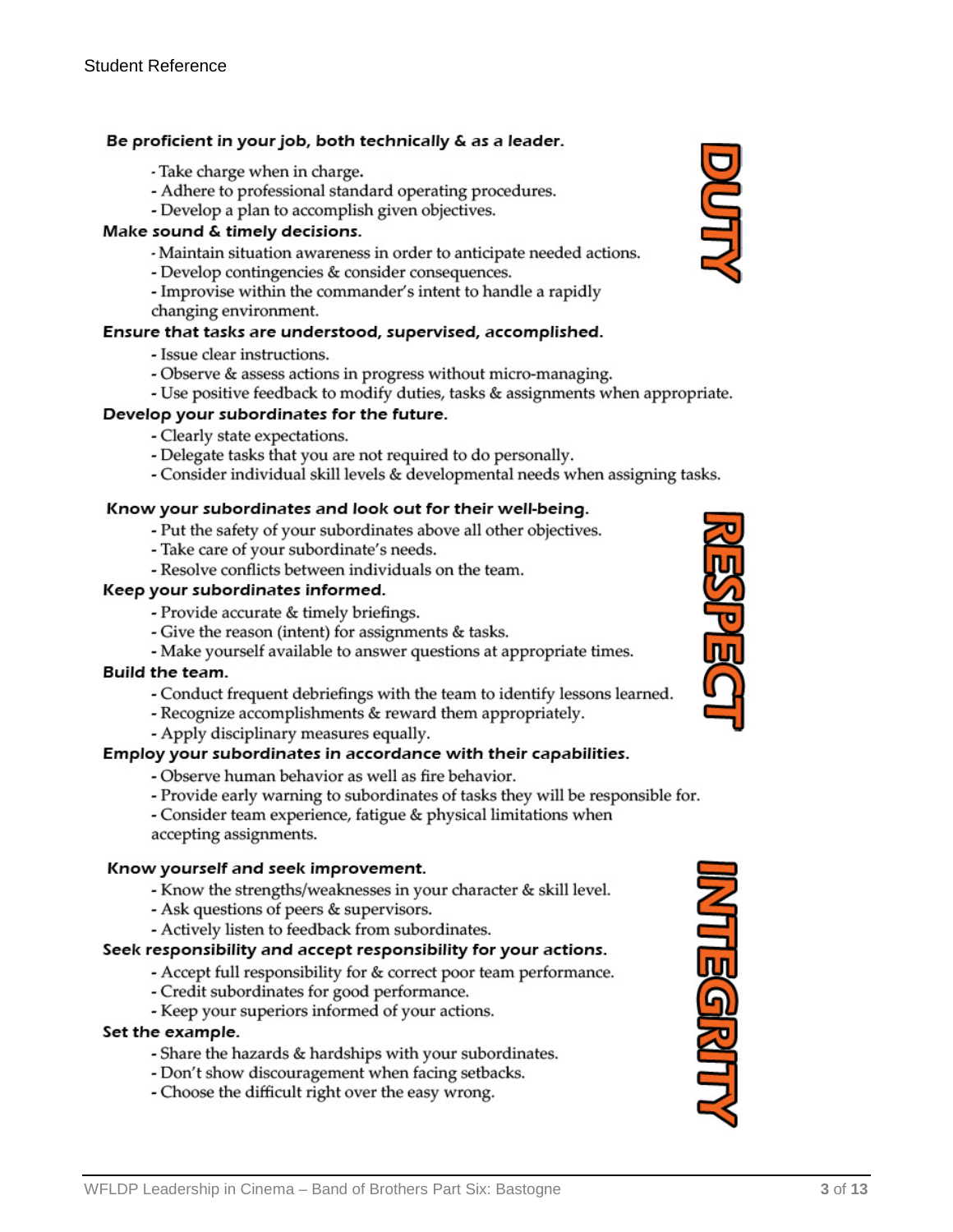

## **Leadership Self Development Plan**

For Wildland Firefighters...a Lifetime of Learning

**Next level of leadership:**

**Directed reading (Professional Reading Program) and other self-study:**

**Training (Next wildland fire L- and S-courses):**

**Details (Temporary assignments with new or increased responsibility):**

**Mentor (Identifying and asking a role model to provide guidance):**

**Outside Activities (Associations, volunteer programs, higher education, etc.)**

| Employee:   | Date: |  |
|-------------|-------|--|
|             |       |  |
|             |       |  |
| Supervisor: | Date: |  |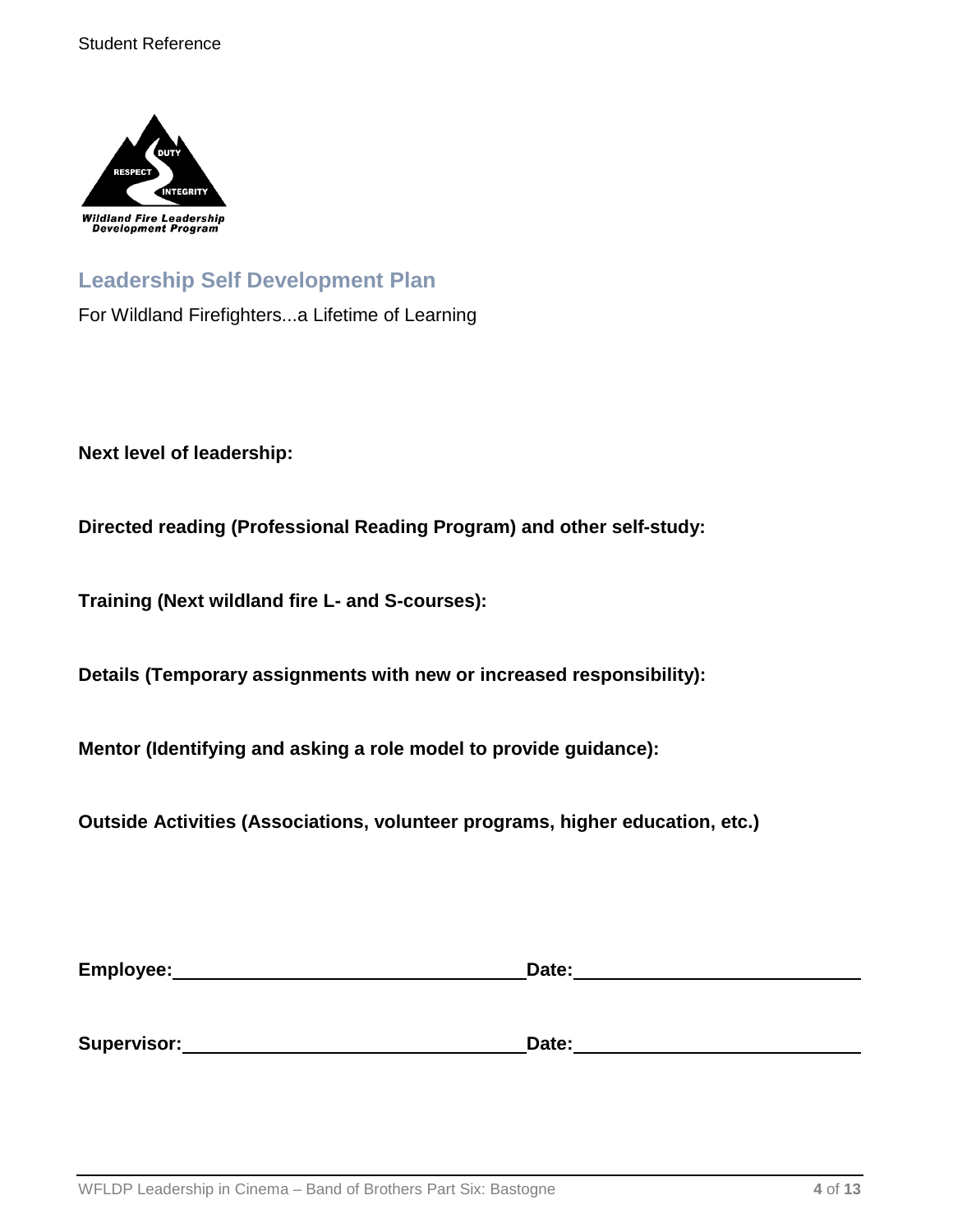### **Main Character List**

#### *Band of Brothers – Part Six: Bastogne*



Cpl. Medic Eugene Roe: Main character in this episode. He deals with the frustrations of losing men from his unit while trying to be their constant care-giver.



1st Sergeant Lipton: Minor role in this episode.



Captain Nixon: Has to make the tough call whether or not to risk more lives to get a fallen comrade.



Captain Winters: Continues to provide solid leadership and support to EZ Company with timely words and actions.



SSgt. Martin: Leads a patrol that gets ambushed and loses one of his members.



Pvt. Mularkey: Plays a minor role in this episode.



SSgt. Joseph Toye: Provides us with a glimpse of a soldier that will not leave the line or EZ Company even as he suffers from "trench" foot.



Col. Sink: Is involved in the discussion with Gen. McAuliffe about the lack of resources and supplies. Provides a moral boost to EZ Company with his timely delivery of information.